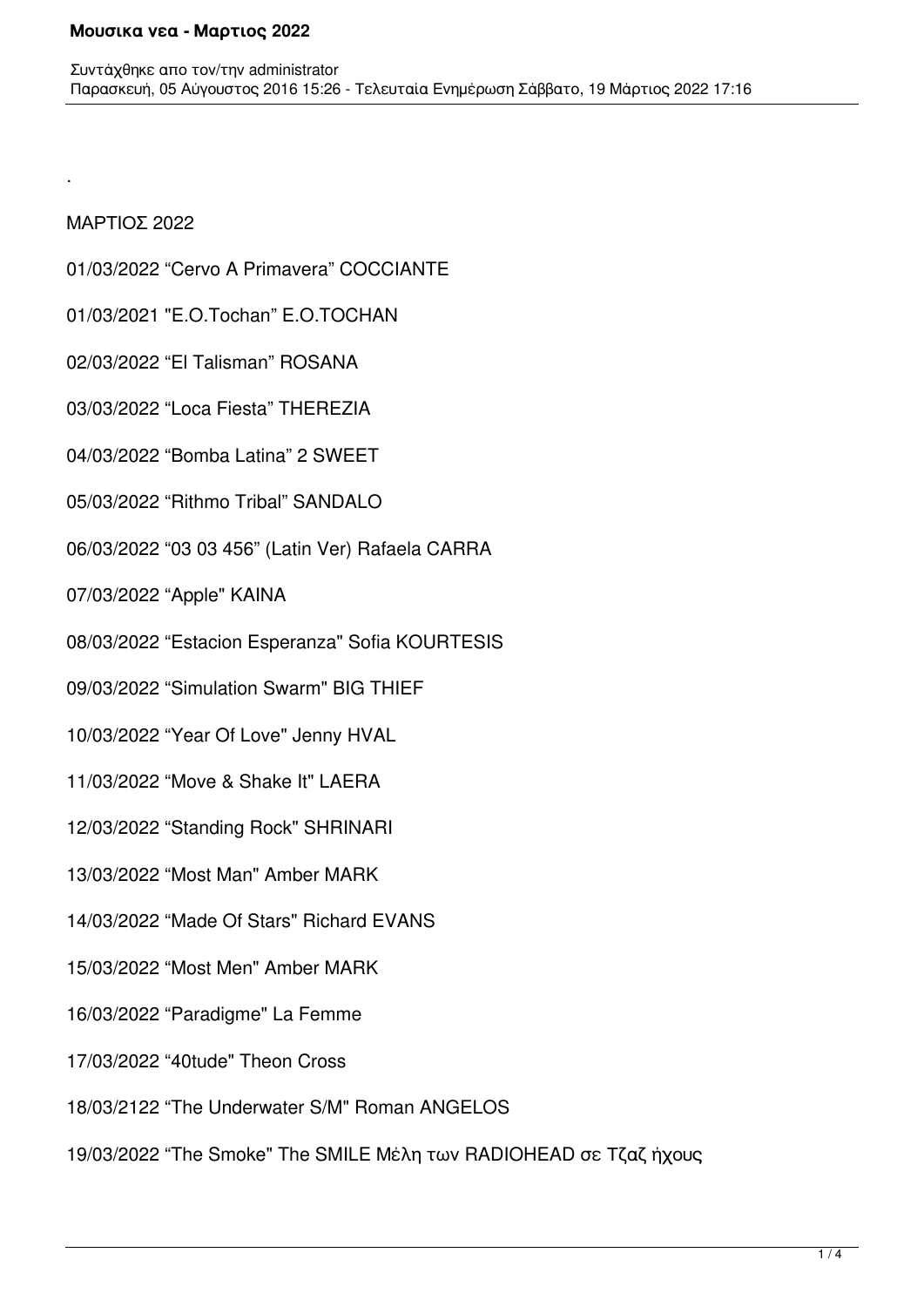## **Μουσικα νεα - Μαρτιος 2022**

Συντάχθηκε απο τον/την administrator Παρασκευή, 05 Αύγουστος 2016 15:26 - Τελευταία Ενημέρωση Σάββατο, 19 Μάρτιος 2022 17:16

20/03/2022 "ΟΚ Seke Bien" FULI MIZIKI από το ΚΟΝΚΟ Must See Video Clips

21/03/2022 "Closer" ROLO TOMASSI

22/03/2022 "Black Shiny Car" Agnes HARTWICH

23/03/2022 "Now On The Continent" KATRE

24/03/2022 "Stay Soft" MITSKI

25/03/2022 "The Muck" K. FLAY

26/03/2022 "Saoko" ROSALIA

27/03/2022 "Celebrity Skin" DOJA CAT (Cover)

28/03/2022 "The Gift" SHRINARI

29/03/2022 "Oath Of The Gatewatch" PLANESWALKER

30/03/2022 "Rest In Peace" CROSSON

31/03/2022 "Everybody Else" Alice GLASS

INDIE NETWORK RADIO SHOW

PLAYLIST – March,28st EPISODE 101

1 Aubre Imaginary Friend

2 Jasmine Davis Kineen Mafa Kevin Wendell Love

3 Music With DR Our Time

4 NeekDaFreak Good Sh\*t

5 KelBanzz Chosen One

6 K-Swift Swag

7 Rising Fade Daydream

8 TraMel Drippin'

9 Waa'daa'dah Boi Best Friend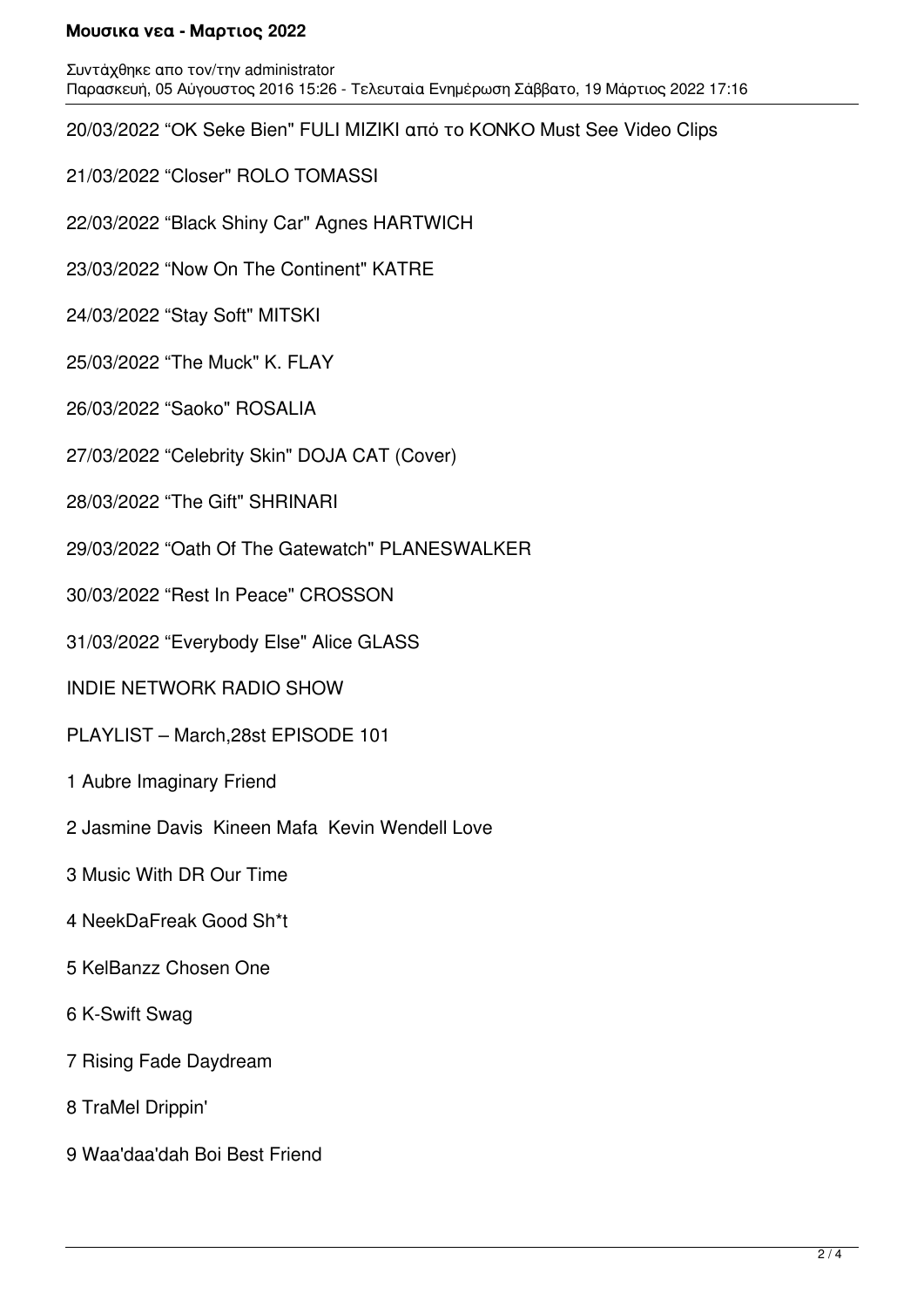## **Μουσικα νεα - Μαρτιος 2022**

- 10 Writeous Productions All I Do For U
- 11 Youngc Montana Feel Me
- 12 Duece Untitled
- 13 Fredddie B 2cups
- 14 Harold J & Mike T Two!! Lost
- 15 Gary Spizzirri My Turn To
- 16 Howard Crash Valentine We're Goin' to Mars
- 17 Johnny White and The Elite Band Let's Dance (Come on, Come on)
- 18 One World 1 Love What the World needs Now is Love, Sweet Love (Feat. DJ 5Cent)
- 19 PleasureMore I Can't Tell Ya
- 20 TD Hatfield Unstoppable
- 21 SoulSista Sheli Nagas One More Time Again
- 22 RH2 I Ain't Dead Yet
- 23 Franman Come Out Come Out
- 24 Drew Dicarlo Jesus I got the blues
- 25 Jerry Impini New Life & New Life Through Harmony (Alternate Version)
- 26 Reeko Devon I Been There Before
- 27 E money the prince Preach
- 28 Jerry "JC " Calvin Popping Out on You
- 29 Flip Damon Ain't No Reason
- 30 Estabunne Dinosaur

Πριν COVID 19 υπήρχε μία τάση αύξησης των πωλήσεων σε δίσκους 33 στροφών, βινύλιο,

σας παρουσιάζουμε μία λίστα με τις καλύτερες πωλήσεις ακόμα και τώρα σε Μεγάλη